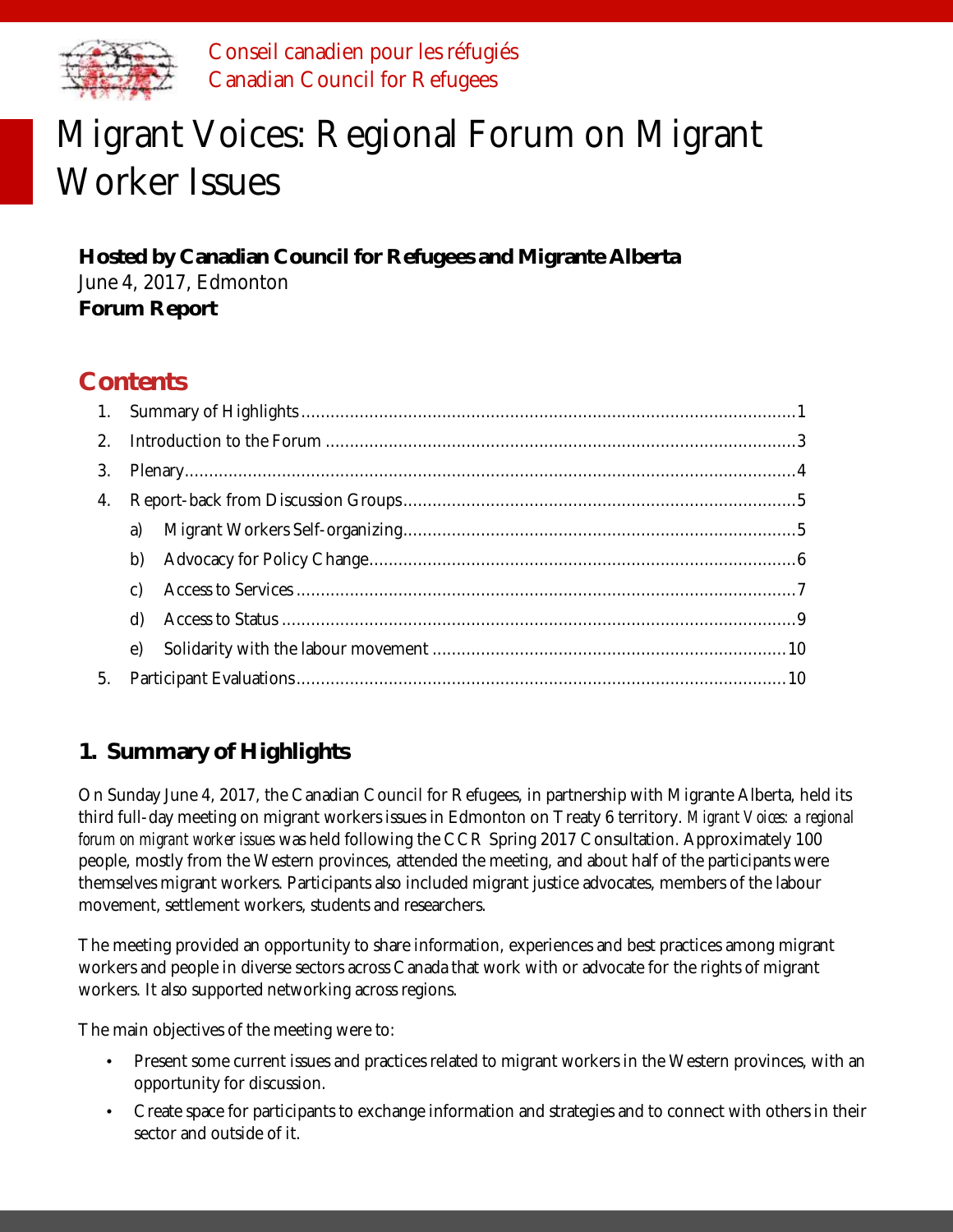- Foster coordination among people who work in the field.
- Facilitate the production of an open letter to the relevant federal ministers by the migrant workers present that could then be supported by organizations.

The day was broken into the following main activities: a) a panel presentation from a variety of migrant worker and advocate perspectives, b) small group discussions part one, c) Guacamole for Justice activity, d) small groups discussions part two, with report back to plenary.

#### **Highlights:**

- The opportunity for migrant workers and advocates from across the region to meet face-to-face was unique and valuable, helping to break isolation and facilitating networking and partnership-building.
- The participation of a diverse range of sectors, including migrant workers, migrant justice advocates, labour activists, settlement workers and researchers, was valuable. The voices of migrant workers from Alberta, Saskatchewan, and BC were central to the discussions.
- Meeting attendees discussed barriers and challenges faced by migrant workers around exploitative recruitment practices, access to permanent residence, labour rights and access to services. They shared strategies to mitigate these barriers at the individual level.
- Exchange of information between provinces was valuable. Advocates from outside BC became aware of a promising federal-provincial measure in that province that could be extended to other provinces. Although some discussions centred on experiences unique to a certain province's circumstances, this allowed those from elsewhere to think beyond the reality in their region.
- Drafting the priorities for the letter to the federal government on behalf of the migrant workers present made the workers feel heard (according to evaluations). See the letter here[: ccrweb.ca/en/open-letter](http://ccrweb.ca/en/open-letter-migrant-workers-july-2017)[migrant-workers-july-2017.](http://ccrweb.ca/en/open-letter-migrant-workers-july-2017)

#### **Priorities going forward:**

Participants raised a number of priorities during meeting discussions. Many of these are not new, and were reaffirmed as priorities moving forward.

- Migrant workers are isolated and earn low incomes. They need access to more support: settlement services, language instruction, support with immigration processes, legal aid.
- Family separation is real hardship. The government discourse on families is that they are important we must demand coherence on this point with regards to migrant workers.
- International responsibilities: Canadian business interests are involved in creating the conditions for emigration from sending countries. We need to demand coherence between immigration policy and international trade and commerce.
- Issues such as protection of migrant workers labour rights, recruitment issues and access to permanent residence remain primordial.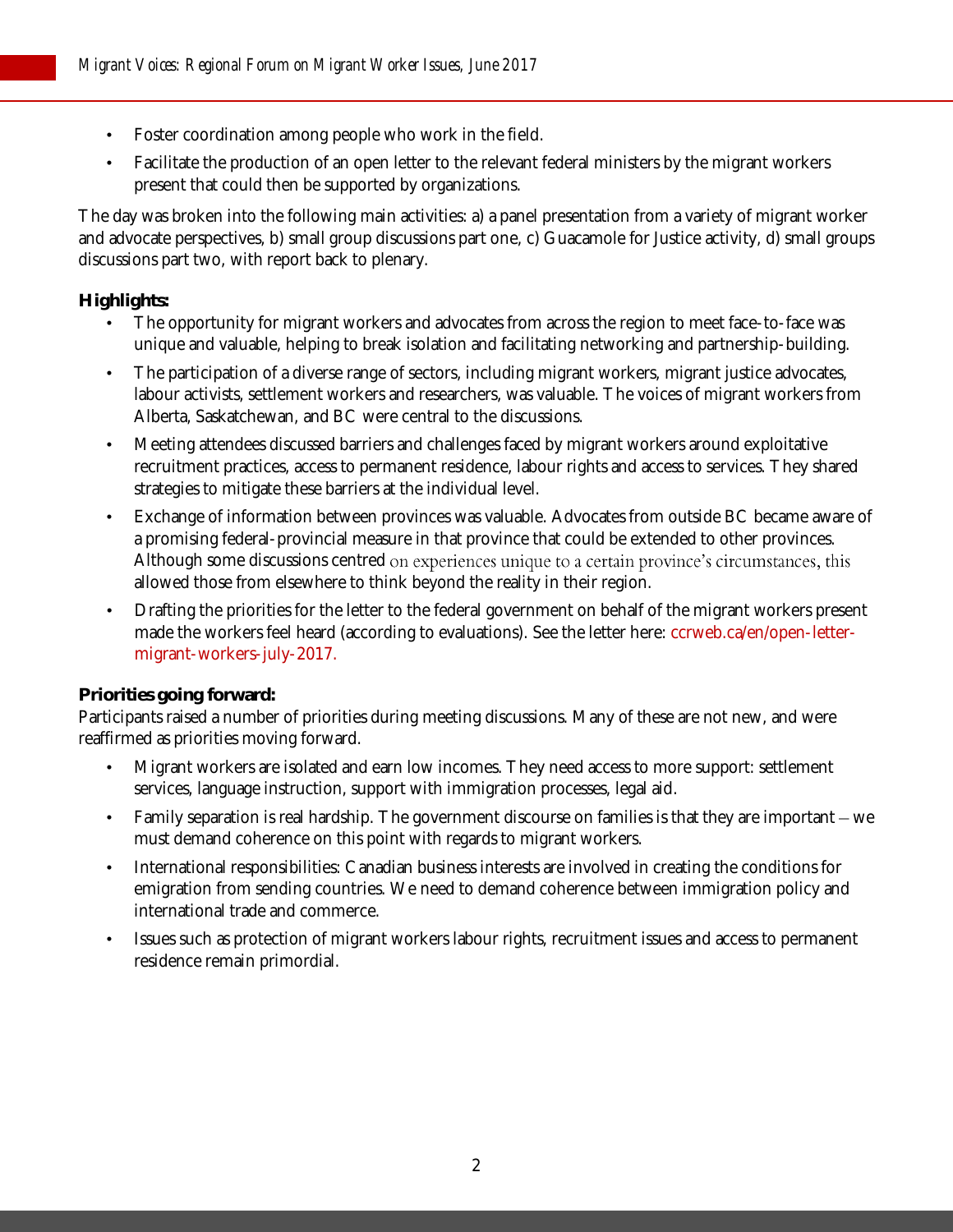## **FULL REPORT**

## <span id="page-2-0"></span>**2. Introduction to the Forum**

The meeting was the first collaboration between CCR and Migrant Alberta, and the partnership was a success. CCR looks to continue developing allyship with Migrante in the future. Two planning committees were struck with representatives of additional organizations who are CCR members or allies, in order to organize the logistics and the content of the event. Participating organizations aside from Migrante Alberta and CCR were: KAIROS Canada, Alberta Association of Immigrant Serving Agencies (AAISA), MOSAIC (Vancouver), Immigrant Workers Centre (Montreal), Red Legal (Vancouver) and Migrant Workers Dignity Association (MWDA - Vancouver). We consider that the diversity of involvement in both the organizing and the meeting was a significant strength.

The event was held on a Sunday in order to make it more likely that migrant workers would be able to attend, and breakfast and lunch were offered as well as childcare throughout the day in order to make the event accessible.

The day was broken into four main activities, beginning with a panel presentation, followed by discussion breakout groups and a social justice food activity, and after lunch, another long discussion breakout with a report back at the end. There were breaks for breakfast and lunch, which were useful for networking.

The discussion groups that took place in two sessions in the morning and afternoon were divided into five themes: migrant worker self-organizing, advocacy for policy change, access to services, access to status and solidarity with the labour movement. These discussion groups consisted of 10-20 participants, and allowed for the sharing of experiences and the development of strategies.

CCR gratefully received contributions for this meeting from SEIU West, UFCW, a McGill SSHRC Connections grant, and the University of Saskatchewan Faculty Association to go towards meeting expenses and participation, including bringing participants from Calgary, Vancouver and Regina. CCR member Edmonton Mennonite Centre for Newcomers provided the space for the meeting. Migrante Alberta secured in-kind support from the local UNIFOR, which generously provided folders, pens, and photocopies for the meeting kits.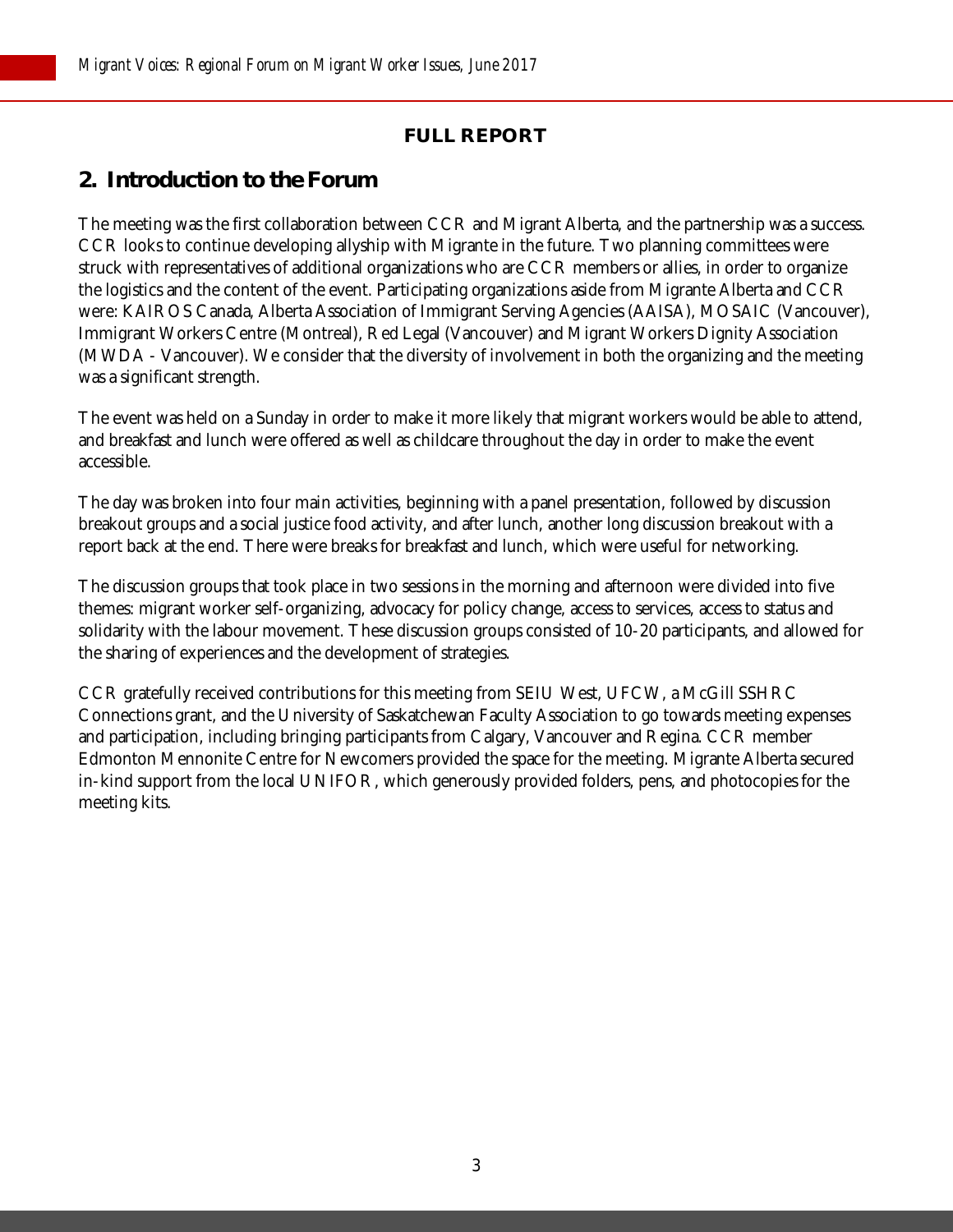## <span id="page-3-0"></span>**3. Plenary**

The panel discussion had three speakers. Alejandro Lazzari spoke on behalf of MWDA, a grassroots group that serves migrant agricultural workers in BC. He described their service delivery methodology, which offers support services as a way to help the workers to mobilize and organize. They prioritize meeting migrant workers "where they are at" by offering 24-hour phone availability, as well as going to their homes and meeting places, especially evenings and weekends, to connect with them.

The second speaker was Ligaya Santos-Solomon from Migrante Alberta. Ligaya shared her experience as a migrant worker who came to Canada as a live-in caregiver in 2014 hoping to become a permanent resident and bring the rest of her family to Canada, who became mobilized to fight for migrant worker rights. Ligaya talked about the international economic dynamics of temporary labour migration, pointing out that the Philippines government has an explicit labour export policy that has been in place since the 1970s. Migrants leave the Philippines for a variety of reasons: poverty, low wages, lack of jobs, and political instability. She made the links between this system of labour export and neoliberal globalization, noting that foreign exchange remitted by migrants helps the country pay its foreign debt, and that this debt repayment comes at the expense of social services.

Ligaya spoke about Migrante's efforts to build bridges with labour unions in Canada, and their success in establishing a migrant worker help line with the support of UNIFOR. She emphasized that it is important for Migrante to work closely with settlement agencies that have the capacity and resources to assist with the practical needs of the workers. Migrante Alberta sees a role for themselves in helping to creating a more community-based settlement service model. Ligaya ended by calling for solidarity among workers, labour unions and settlement service organizations as well as advocates, to not only address the abuses of migrant workers but also to address the factors that continue to force workers to migrate.

Natalie Drolet of the West Coast Domestic Workers Association (WCDWA) in Vancouver spoke about advocacy for policy change and promising initiatives in British Columbia. She described a new promising practice in BC: open work permits of up to 180 days are being provided to Temporary Foreign Workers (TFWs) at risk (extensions can be granted). This initiative, which is the product of a federal-provincial government collaboration, provides protections for those who are at risk as a result of employer abuse by providing them with the authorization to seek other employment. To access this measure, a complaint must be filed with a law enforcement agency (police, human rights commission, Labour Standards board) and a provincial settlement worker must prepare a written recommendation. The initiative was a pilot but is now permanent, and she has heard that Ontario may also be implementing a measure like this. There are some challenges related to the measure: the restriction on the type of service providers who can prepare the application (only settlement workers), the short duration of the open work permit, and the fact that it is not available to dependents. However, the measure empowers migrant workers to come forward and file complaints in order to receive a remedy. WCDWA is collecting cases and sharing them with the federal government in hopes of expanding this program.

Natalie also spoke about the work of the BC campaign Rising Up against unjust recruitment fees, which seeks to stop abuse of TFWs in their recruitment to and within BC [\(risingup.ca\)](http://risingup.ca/). Third party recruiters are often used by workers to connect to employers in Canada before they can apply to take part in the TFW Program. Although it is illegal to charge people fees for jobs in Canada, it is the norm that workers are paying \$4000- \$40,000 to get low wage jobs. Recruiting TFWs for jobs that are different than promised or do not exist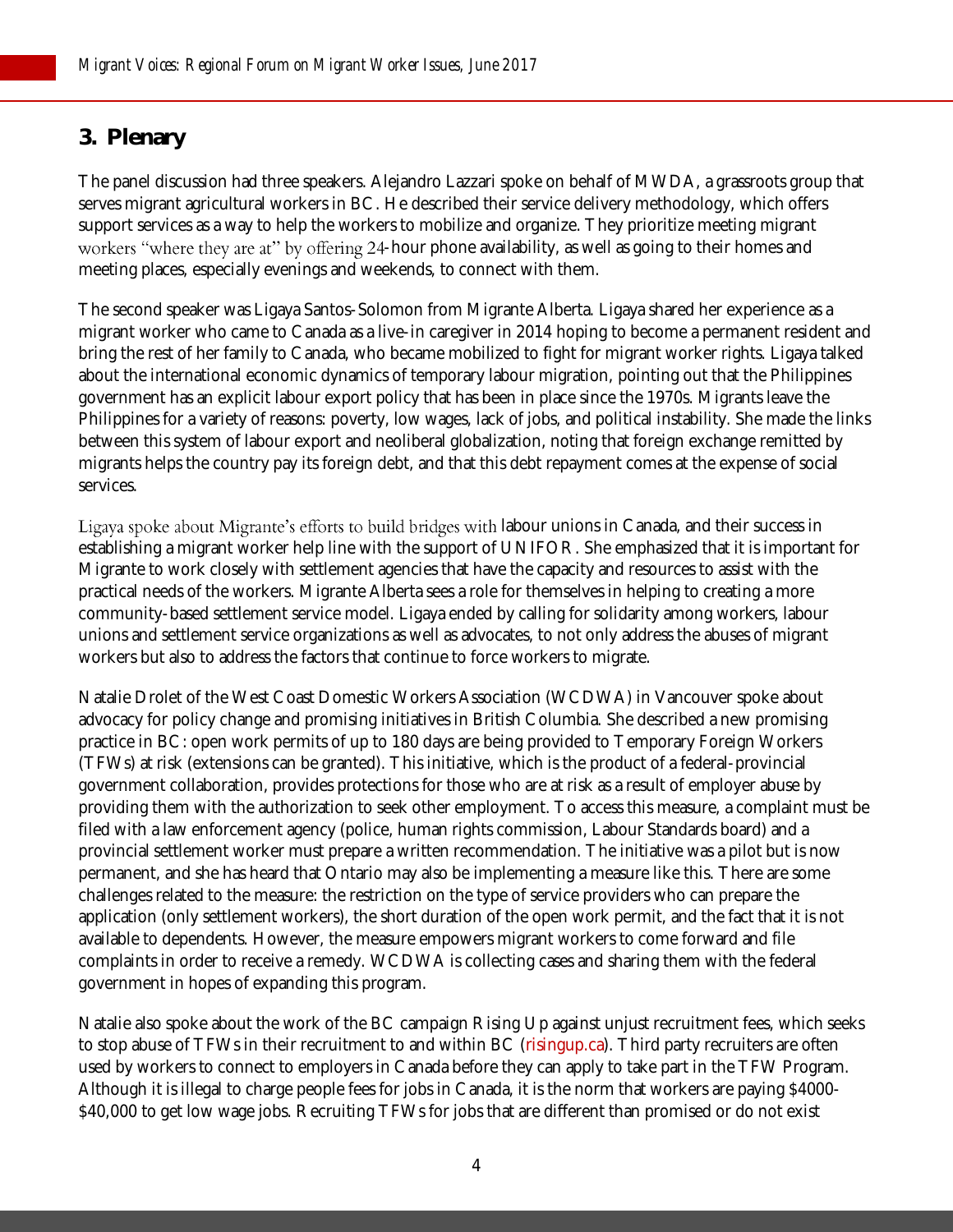(known as "release upon arrival") happens at a very high rate. BC is behind provinces like Manitoba and Saskatchewan with regards to the protection of workers. The Rising Up campaign demands include: enacting new legislation to protect TFWs, implementing a proactive enforcement regime, and providing access to information and advocacy. For example, they want BC businesses to have to report who they are using as recruiters in source countries. They advocate for labour inspections in workplaces to be implemented, and for the limitation period to file a complaint to be increased to three years instead of 6 months. They also demand more access to information and advocacy services and a 24 hour hotline specifically for TFWs. The campaign was initially formed after focus groups with migrant workers were held, where they shared their concerns around recruitment, and migrant workers have continued to be involved in organizing and attending meetings.

# <span id="page-4-0"></span>**4. Report-back from Discussion Groups**

Most of the discussion groups were co-facilitated by a member of Migrante Alberta with a CCR member, with the exception of the group on service provision, which was facilitated by CCR, and the group on solidarity with labour, which was facilitated by Migrante Alberta.

## <span id="page-4-1"></span>**a) Migrant Workers Self-organizing**

The migrant workers that took part in the group on self-organizing developed a list of priorities to be drafted into a letter to the federal ministers of immigration and employment, on their behalf. They touched on a variety of issues under the following themes:

- Transitioning to permanent residence
- Access to legal consultation
- Access to community services
- Employment insurance and other federal income benefits
- Health coverage
- Protection of rights
- Family reunification
- **Enforcement**
- Recruitment agencies
- Workers compensation and health & safety standards
- **Trafficking**

The open letter to the federal ministers of immigration and labour, which summarizes the points raised that are relevant to federal jurisdiction, can be found here: [ccrweb.ca/en/open-letter-migrant-workers-july-2017](http://ccrweb.ca/en/open-letter-migrant-workers-july-2017) 

Additional concerns that fall under provincial jurisdiction were discussed as well. Participants from Alberta felt that the processing times for the Alberta Immigrant Nominee Program (for which migrant workers sponsored by their employers are eligible) were too long and should be sped up, especially since workers are at the mercy of their employer until they get their permanent residence. Workers from other provinces raised the issue that they do not have access to provincial nominee programs (PNPs), as in provinces like Ontario and Quebec these programs are limited to those in the high-skill categories. For many of the participants, pathways to permanent residence are a short-term demand; ultimately, they want workers in all occupations to have access to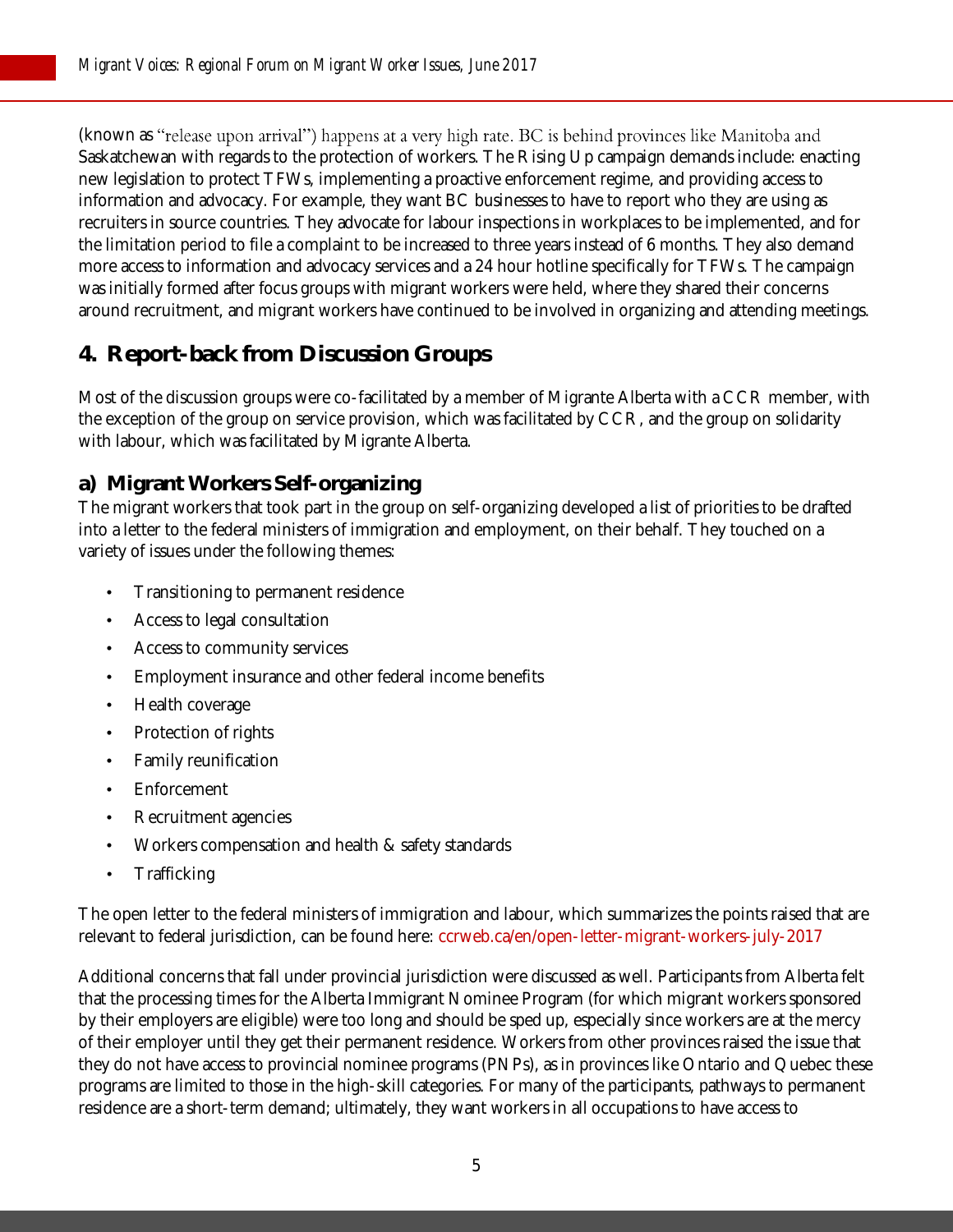permanent residence on arrival, to avoid all the vulnerabilities that come with temporary labour migration programs.

Migrant workers in this group were concerned about the expense of legal counsel. The lack of access to settlement services means that migrant workers who want assistance with immigration processes and other paperwork go to immigration consultants and lawyers who sometimes charge exorbitant fees. Migrant workers making minimum wage are frustrated that they are expected to pay hundreds of dollars per hour to consult with professionals. There were also concerns expressed about the lack of accountability for consultants, who in some cases lose papers, fail to submit applications as promised, and misinform workers. It was felt that migrant workers should be eligible for legal aid.

With regards to health care, migrant workers were concerned about difficulties maintaining health coverage between work permits, and the fact that in BC there is no exemption to the Medical Services Plan fee for lowincome individuals. Another concern was that in some provinces there is no healthcare for Canadian children born to undocumented parents. It was recommended that migrant workers be eligible for community-based health services.

The migrant workers also felt that there wasn't adequate information on what support is available to them in Canada (probably because so little support is available), and that therefore more support and more information should be made available.

It was pointed out by the workers that despite it being illegal, recruitment agencies are charging workers fees, using dishonest measures to get around charging for recruitment by billing for "immigration services". They provide no receipt for payment and tell the workers not to admit that they are paying fees. One worker was asked to pay one month's salary. Employers also sometimes ask the workers to pay the processing fee for the Labour Market Impact Assessment, which should be paid by the employer. Those present felt that all provinces should take measures like those taken in Manitoba and Saskatchewan to prevent illegal and predatory recruitment practices.

Regarding occupational health and safety, the point was made that caregivers must be covered the same as any other employee, in all provinces.

## <span id="page-5-0"></span>**b) Advocacy for Policy Change**

The group that discussed advocacy for policy change identified some key priorities to base their strategy discussion on, and outlined some key strategies that could be developed for effective advocacy. The key priorities identified were:

- Permanent residency upon arrival as long-term goal (i.e. low-skilled workers coming through immigration program), pathways for residency as short-term goal
- Open work permits (not employer specific);
- Monitoring and enforcement;
- Delays (processing times for LMIA, PNP, work permit renewal);
- Family reunification: the disconnect in the federal government discourse which talks about the importance of families, but separates migrant workers from their families and creates long delays where reunification is possible;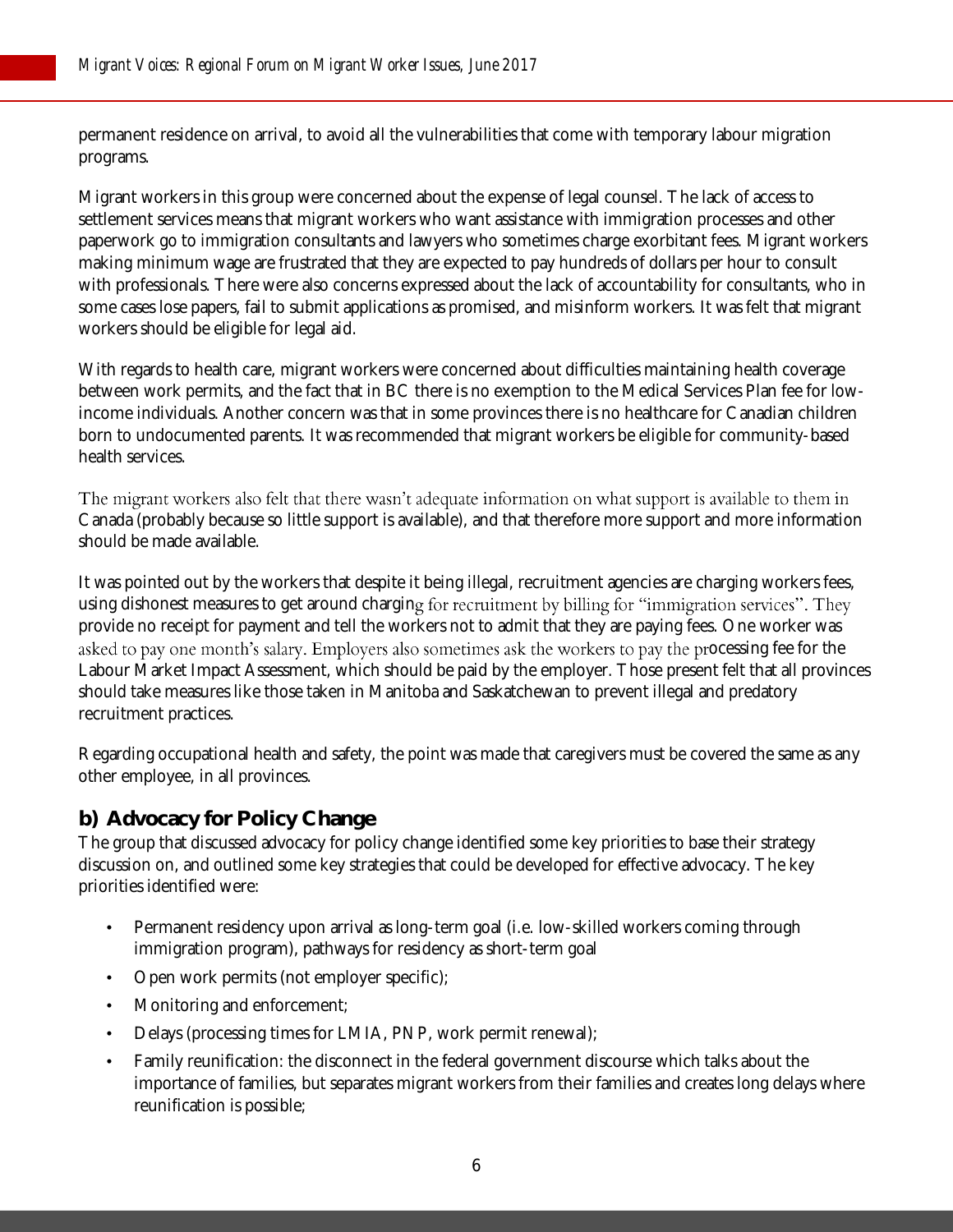- Seasonal Agricultural Workers' rights;
- International obligations: how Canadian business interests are implicated in creating the conditions for emigration from sending countries, for example Canadian mining corporations in the Philippines.

Several of these issues were addressed in the 2016 HUMA Standing Committee report, prepared for the review of the Temporary Foreign Worker Program<sup>1</sup>. It was felt that using recommendations that appear in the HUMA report is strategic, as this federal government report can be used to bolster demands being made to the federal government.

Strategies identified by the group and presented to meeting participants included:

- Research: to change the narrative to focus on the benefits of immigration, counter the myth that there is no benefit to the Canadian economy, investigate how much money TFWs contribute to the economy via the Canada Pension Plan, Employment Insurance, paying rent and consuming goods, etc.; outline best practices of protection of migrant workers (Manitoba has been successful in implementation), continue to push and communicate with all provinces to learn and adapt from other best practices; look into best practices for pathways to permanent residency (e.g. Saskatchewan has a better PNP than Alberta).
- Communication: put a human face to migrant worker issues to convince voters/public that they are important, and ensure a media presence.
- Alliance building: non-profit advocacy groups should work together and communicate to harmonize some of our movements so we all know what we are doing and can share best strategies that each group is doing.
- Building relationships with government: MP, MLA, bureaucrats with policy influence as well as lobbying (invite the MP and MLA to all the events/parties to lobby indirectly on many issues).

## <span id="page-6-0"></span>**c) Access to Services**

1

Participants had a variety of expectations for this discussion group, with some migrant workers wanting to learn about the services and status accessible to them, and settlement workers seeking to exchange and share about their experiences and the situation in their region.

It was pointed out that in Alberta the movement to support migrant workers is not well developed in comparison to other provinces. For example, there is a lack of lawyers with expertise to support migrant workers. Some participants felt that there is an overall lack of awareness among the public of who migrant workers are, and of the fact that they are being exploited and coerced. The issue seems to be removed from the everyday person.

Participants agreed that there are structural barriers to service provision for migrant workers at the provincial and federal levels, but that in cases where organizations do provide services, there are structural limitations at

<sup>1</sup> [http://www.ourcommons.ca/Content/Committee/421/HUMA/Reports/RP8374415/humarp04/humarp04](http://www.ourcommons.ca/Content/Committee/421/HUMA/Reports/RP8374415/humarp04/humarp04-e.pdf) [e.pdf](http://www.ourcommons.ca/Content/Committee/421/HUMA/Reports/RP8374415/humarp04/humarp04-e.pdf)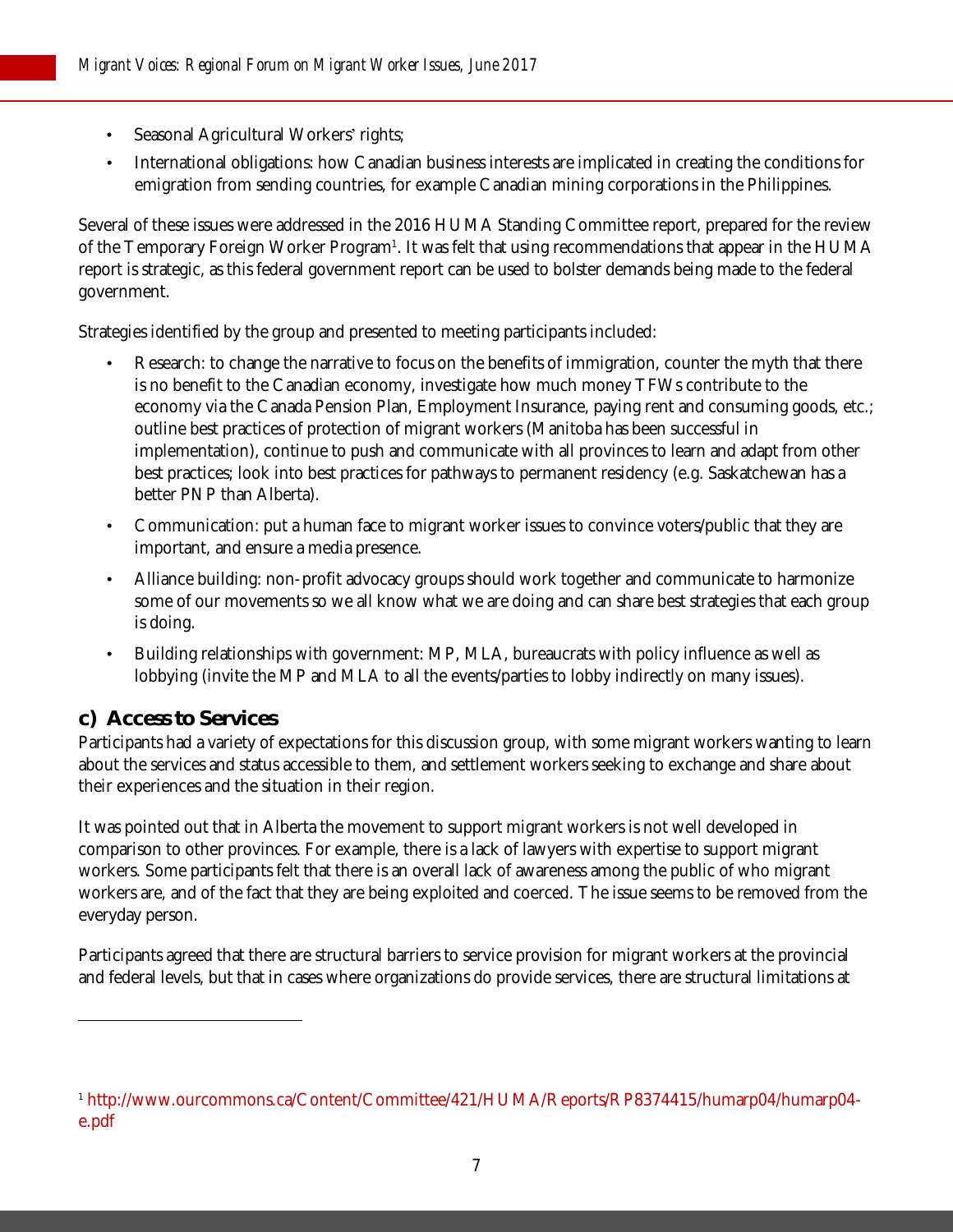the organizational level as well. Each organization has its own mandate and funding restrictions, and while some have very flexible managers who allow frontline workers to collaborate with other organizations and visit workers or help them outside office hours, many do not.

Issues of service provision overlapped with issues of awareness-raising and abuse and exploitation. It was agreed that important information is not reaching migrant workers. Ideally they would receive it before coming to Canada, but otherwise it is important for settlement services to be available and accessible to migrant workers to provide information about issues including human and labour rights, abuse and recourse, and employment and immigration processes.

Participants discussed a variety of systemic barriers and opportunities faced by migrant workers:

- Although caregivers have access to permanent residence, they often don't have support to pass the language requirements.
- Lack of safety net for migrant workers who are undergoing exceptional circumstances (exploitation, natural disaster, etc.).
- Lack of information from government reaching frontline workers (not sure whether communication breakdown is at government or organizational level). Frontline workers changes and don't know what is happening until the policy presents problems for their clients. For example, the increase to \$1,000 fee for an LMIA is often offloaded onto workers.

In provinces such as Alberta, where migrant workers can access provincially funded services at settlement agencies, there are also capacity and accessibility issues. Settlement services can offer support for free but they may have wait lists or inaccessible office hours and locations that are difficult to reach for some workers, for example those in rural areas. As a result many migrant workers seek help from frontline services only after they have spent money on private services from immigration consultants or lawyers.

A variety of recommendations came out of this group:

- Service providing organizations should develop more online resources in different languages, and offer appointments with settlement workers via skype.
- The judicial system needs to open more doors for migrant workers to solve their legal issues.
- A self-nomination system should exist for access to permanent residence: In Fort McMurray the wildfires created exceptional cases, but frontline workers have a hard time advocating for their clients because bureaucratic immigration programs don't process these exceptional circumstances. Similar challenges exist for migrant workers who experience prolonged illnesses.
- Frontline service providers need timely access to information on changes to relevant policies and rules.
- Migrant workers need to be made aware that they should first contact a non-profit for advice and then they can make informed decision on whether they want or need to hire a private immigration consultant or lawyer (this only applies in provinces where migrant workers have access to services, such as BC, Alberta and Saskatchewan)

Group participants talked about advocacy at the organizational level as important, and suggested that front-line workers need to find opportunities to discuss the challenges and opportunities to serve migrant workers within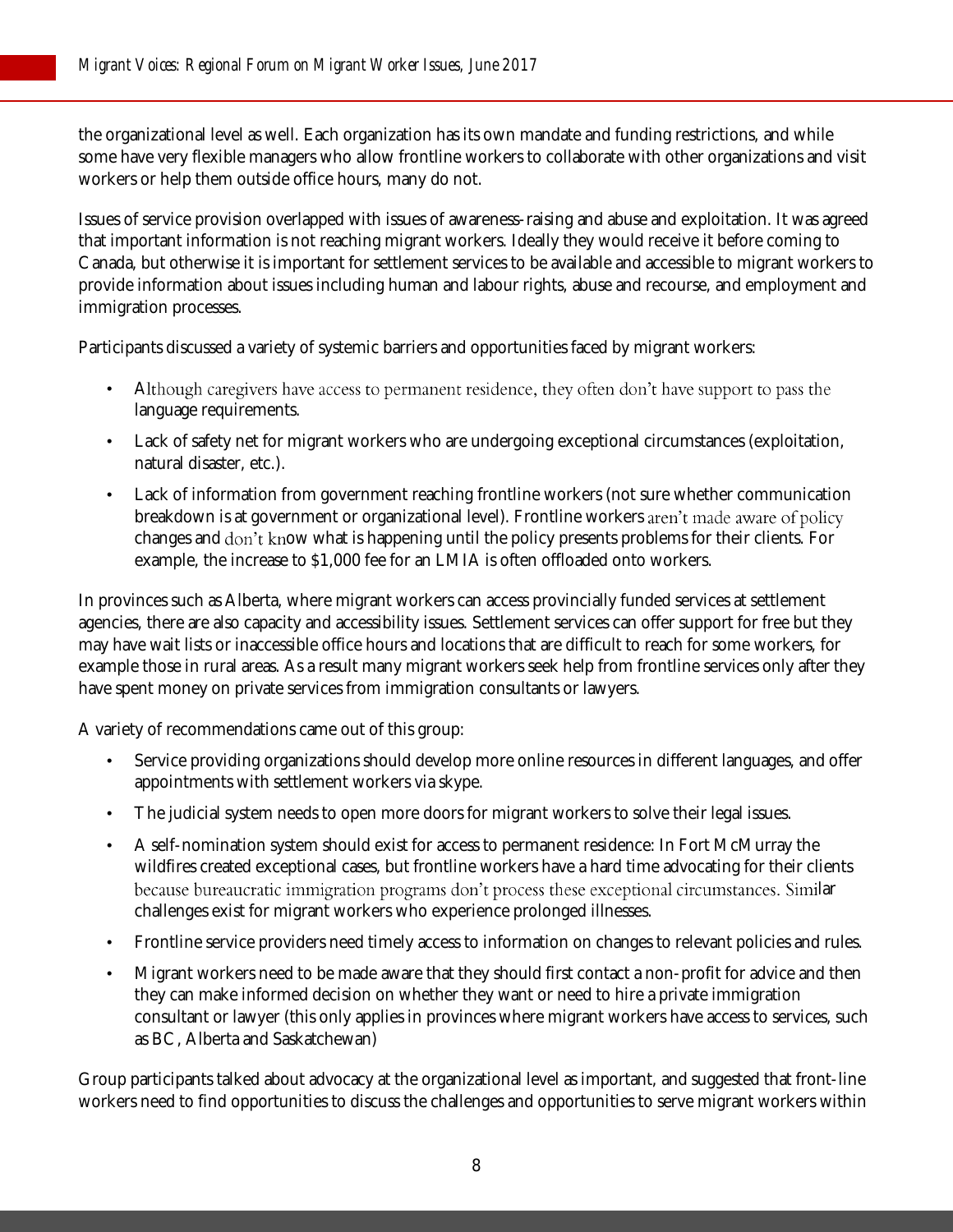their own organizations. Settlement workers should talk with their supervisors and directors to ask them to bring the concerns of front-line workers to the discussion table, for example including migrant worker issues when meeting with provincial umbrella organizations such as AMSSA, AAISA or OCASI.

#### <span id="page-8-0"></span>**d) Access to Status**

Participants in this discussion group included many migrant workers who were either out of status or held a precarious status, and were looking for solutions. They exchanged experiences and discussed the barriers to permanent residence imposed on migrant workers.

Some of the barriers identified by participants include:

- \$1000 LMIA fee for employers, often downloaded to workers.
- Federal/provincial are doing different things (e.g. LMIA cancelled for 29 occupations in Alberta): migrant workers are left stranded and with no options, open work permits would facilitate this.
- Family separation  $-$  reunification should be a priority.
- Long processing times, sometimes resulting in children aging out of family reunification options (beyond age of dependent children).
- Backlogs in caregiver permanent residence applications, also new limits on the number of caregivers that can apply annually.
- Restrictions to work permits for international students (only 3 years to get another type of status).
- Complicated/changing immigration processing system (e.g. AINP processing time changes from 6 months to 24 months).
- Access to English language testing migrant workers are charged for the tests and charged for instruction as well.
- Caregivers have to take a language test before coming to Canada; they shouldn't have to repeat to apply for permanent residence.
- Immigration consultants often prey on migrant workers and those without status, charging excessive fees; they must be regulated. Currently their licenses are regulated, but not fees – and they don't always give services promised.

Advocacy strategies discussed included:

- Open letter to immigration minister.
- Connecting with MPs.
- Facebook/social media to project demands of migrant workers.
- Mention Canada 150 celebration messaging about Canada as a country of immigrants!